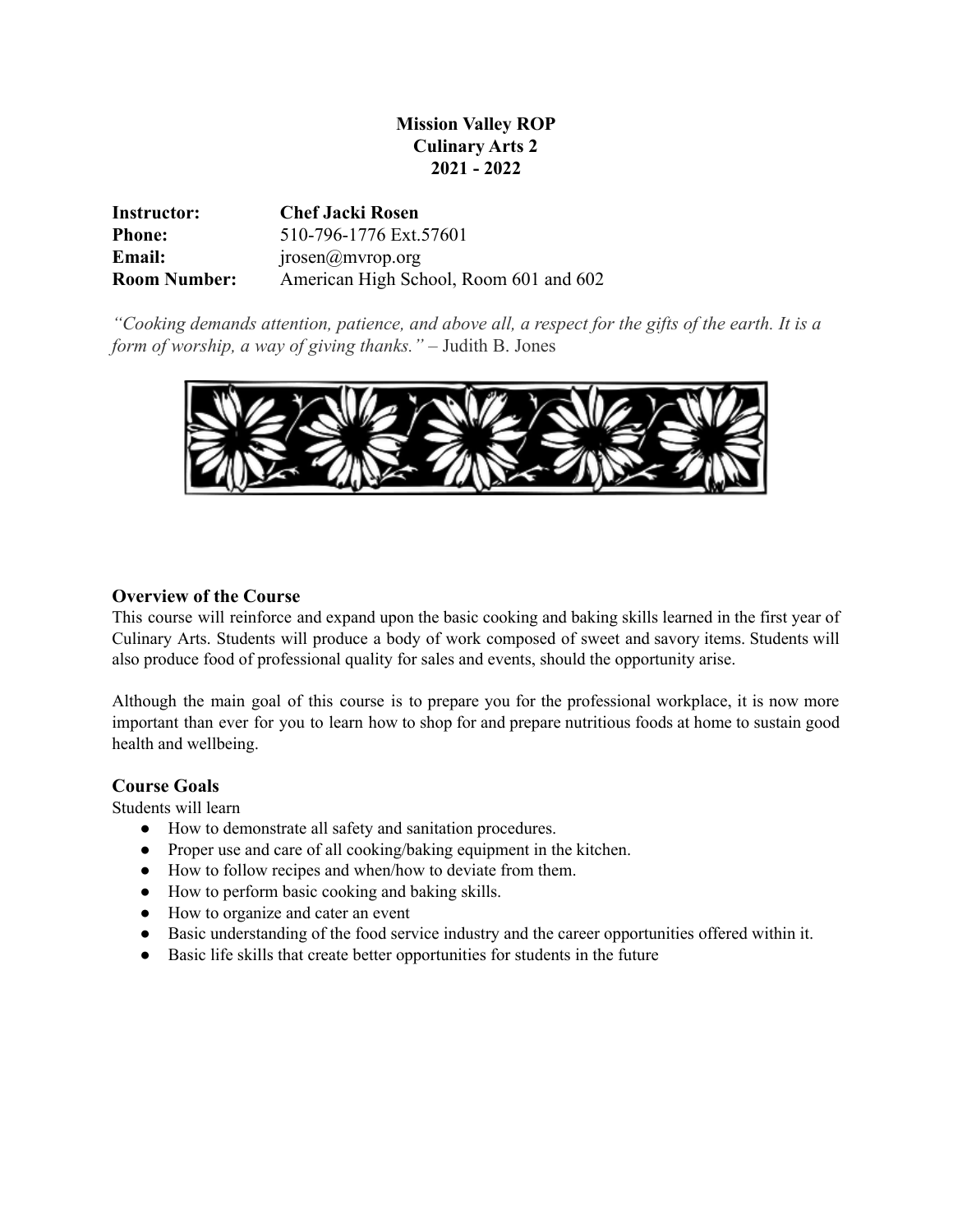## **Course Topics**

We will cover Safety and Sanitation Measurements and Weights Nutrition Advanced Knife Skills Regional and Seasonal Cooking Advanced Baking and Pastry Techniques Food Science Flavor Profile Development Advanced Cooking Techniques (Braise, Saute, Roast) Quantity Food Preparation Global Cuisine Buffet Preparation Purchasing and Cost Control Sustainability Practices Culinary Math and Recipe Costing Introduction to Catering Employability (communication, interpersonal skills, resume writing, interview skills) Current Events and Trends in Food Service

## **Required texts**

All textbooks, handouts, worksheets, cookbooks, magazines, and recipes will be provided.

## **Supplies Needed**

- 2" three ring binder for all work, recipes, tests, notes, etc.
- Set of dividers (5)
- Binder paper (3 ring)
- Pens, pencil, highlighters

**If you need assistance obtaining the required supplies, please see me.**

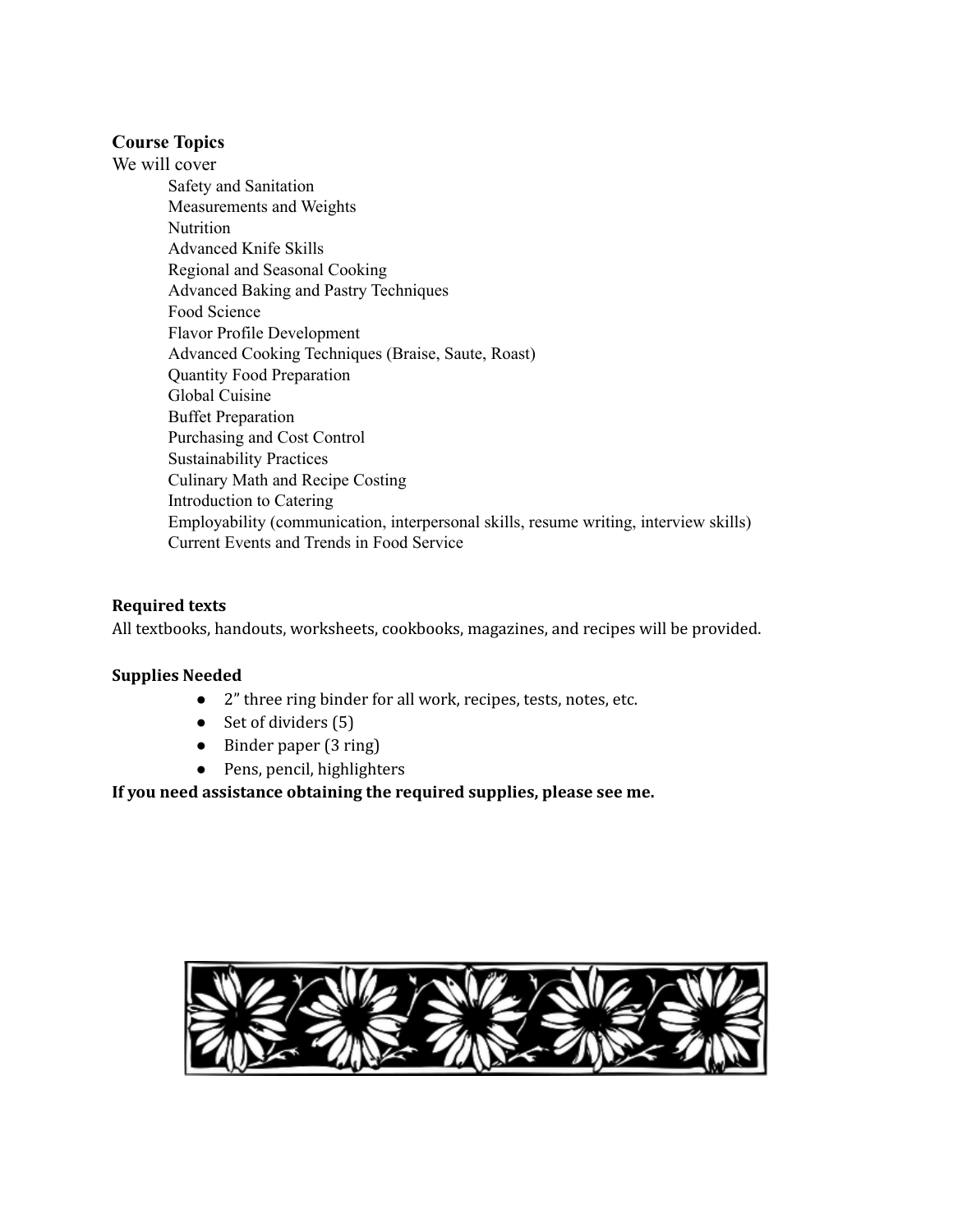## **Homework/Projects**

Assignments will be posted in the Google Classroom each week. Students are responsible for due dates when announced. Should any problems arise (unable to complete work on time, need access to materials, etc.), **please notify me as soon as possible.**

Projects will be assigned throughout the course. They may include (but are not limited to): Regional Cooking Project Home Cooking Project Hot Topics Food Truck Project Student Portfolio - A student portfolio is required for all Mission Valley ROP students. Students will be trained on how to properly fill out an application, complete a resume, obtain letters of recommendation, and provide at least five visual examples of their work in the class.

## **Grading Policy**

Grading is based on your completion of all assignments, attendance, participation and citizenship, and quizzes and tests. Your final grade in the course will be based on the following:

Class Assignments / At home cooking projects - 30% Quizzes and Tests - 20% Attendance, Participation and Work Ethic - 50%

Your letter grade is determined as follows:

| A | $90 - 100\%$ |
|---|--------------|
|   |              |

- $C = 70-79%$
- D  $60-69%$
- $F = 0.59\%$

Students completing the class (with a grade of C or better) will receive a Certificate of Completion from the MVROP. If the student is failing (below a C), parents/guardians will be notified in advance of grade posting.

Additionally, students may earn college credit from Mission College and/or Diablo Valley College upon completing this class with a "B" or better (additional conditions apply). This course maintains a UC - "g" rating.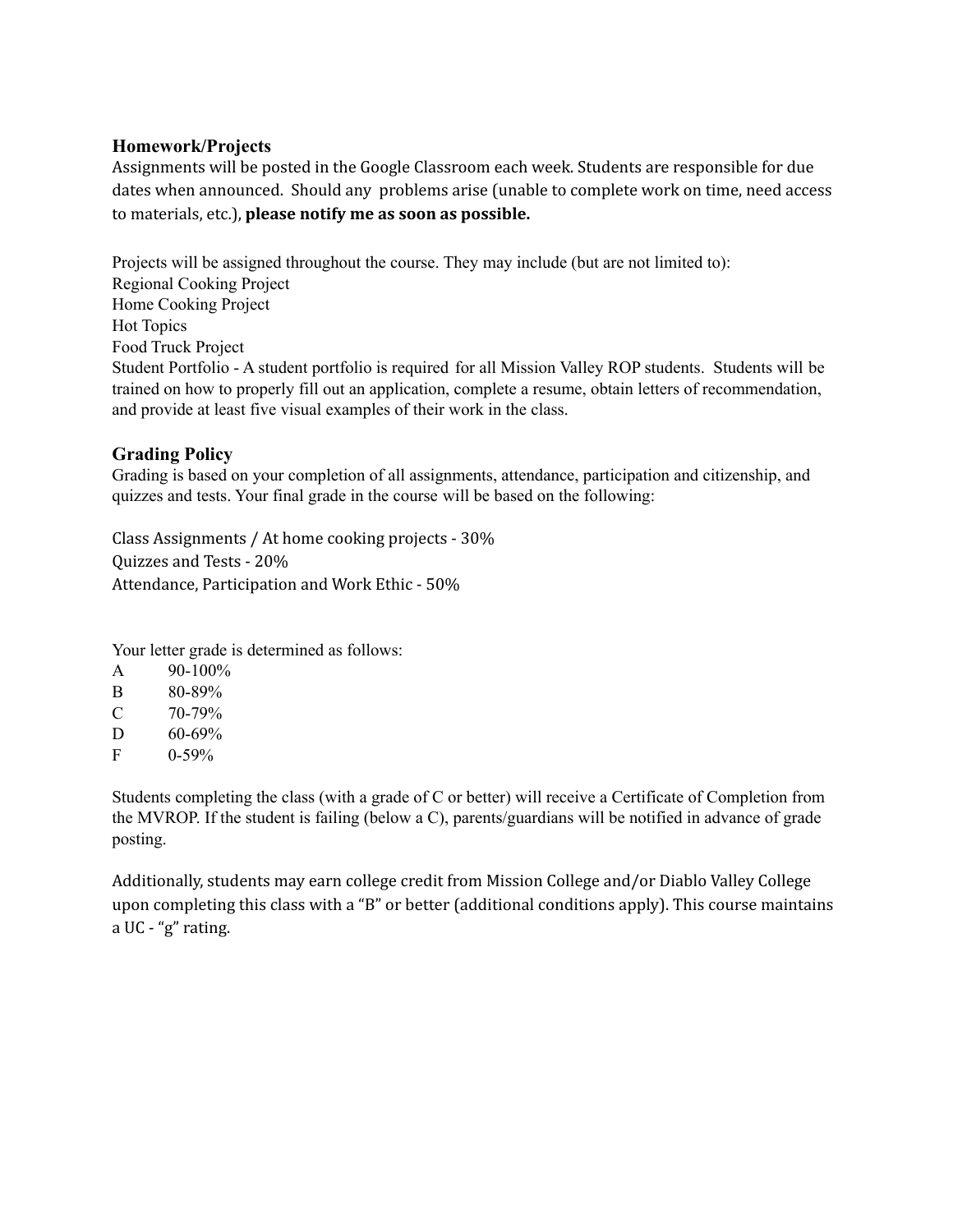

## **Attendance, Participation and Citizenship**

This is an interactive class and the coursework deals with issues that significantly affect a student's success on the job. Much of the work will be completed during class time. **Attendance is vital to your success.** If you are absent, it is your responsibility to make up your missed assignments. Students with excused absences will be allotted the same number of days as the absence to complete their work. Make up assignments will be given for excused absences only, which include medical, legal or bereavement circumstances. Failure to complete make-up assignments will adversely affect your grade. Students are expected to attend class daily and to arrive on time. Excessive tardiness and/or absence may prevent the student from receiving a course certificate.

**Just as in business and industry, where employees are expected to show up on time every day, Mission Valley ROP students are expected to be on time for classes every day.** Mission Valley ROP is committed to preparing students for the workforce. This preparation includes technical skills as well as work and business ethics. Most young people lose jobs for three reasons: tardiness, being on their phones, and not being on-task.

**Mission Valley ROP does not condone cheating.** Any student caught cheating on an exam or copying work (from another student or any other source) will be given one warning and a failing grade for that assignment. Any subsequent incident may result in termination from the ROP program, a failing grade, and/or loss of credit.

#### **Dress Code**

Proper attire is expected of Mission Valley ROP students. Pajamas, slippers, clothing that is too revealing or poses a safety concern (i.e. pants that must be held up with one hand because they are too baggy, large earrings) should not be worn. Appropriate undergarments must be worn at all times. Clothing must be clean, neat, in good repair, and must convey professionalism. Clothing/accessories that identify affiliation with street gangs may not be worn. Clothing which covers the head and eyes **for fashion purposes** will not be allowed (i.e.: hats, caps, hoodies, do-rags, skull caps, bandannas, sunglasses, etc.). Applying makeup must be done outside of class. At the discretion of instructor and/or administrator, students may be placed on contract for violating dress code and/or removed from class.

#### **Smoking/Alcohol/Illegal Substances**

The use of tobacco, alcohol and drugs by minors is against the law. Students found in violation will be disciplined and possibly dropped from the program. This policy extends to all Mission Valley ROP-related training and activities including internship and job shadowing opportunities, field trips and events.